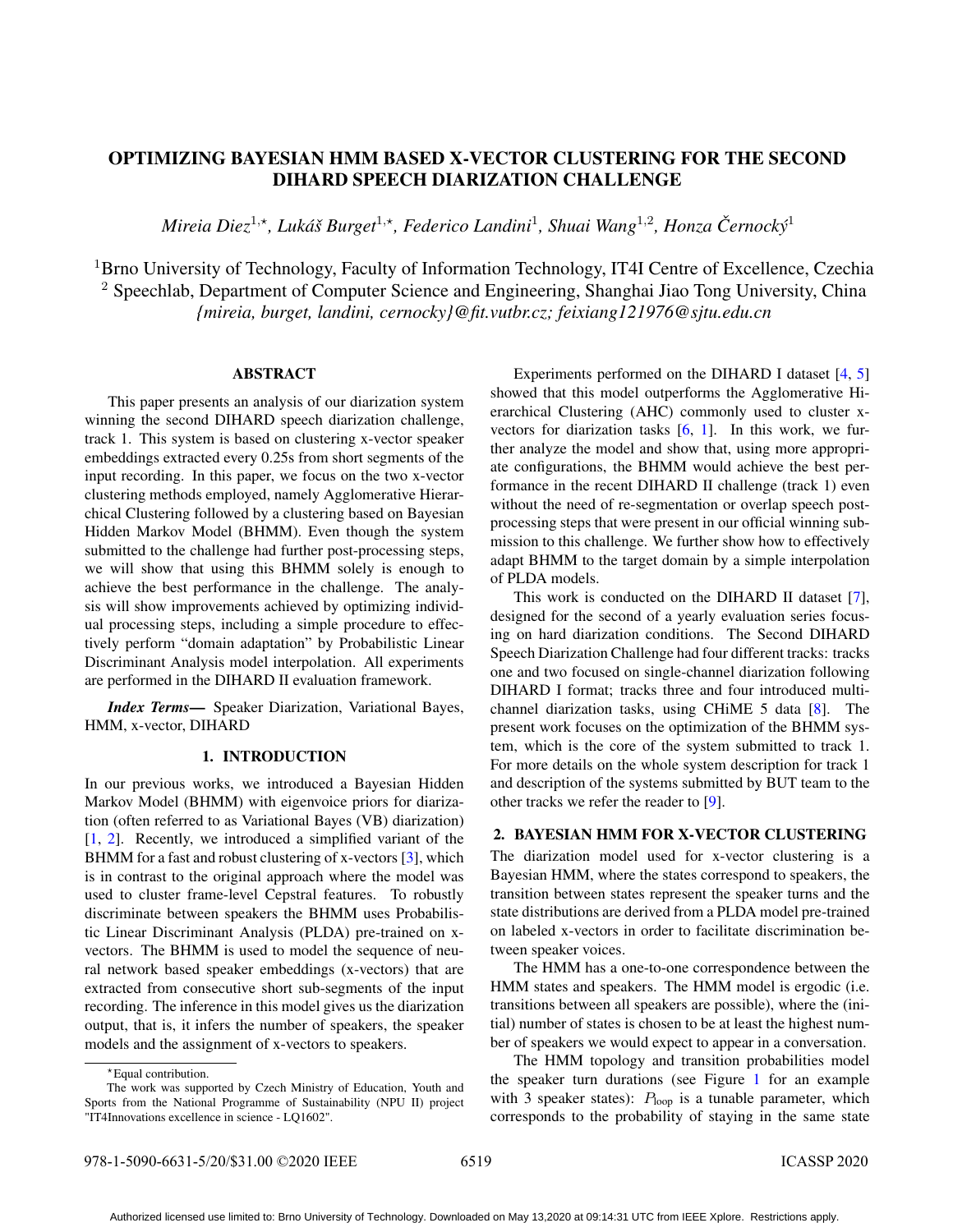(speaker). For each input observation (x-vector), we leave the current state with probability  $1-P_{\text{loop}}$  and we transition to new state of speaker s with probability  $\pi_s^{-1}$ . The probabilities  $\pi_s$  also control the selection of the initial HMM state. The probabilities  $\pi_s$  are inferred from the input conversation using the iterative VB updates. Thanks to the automatic relevance determination (ARD) [10, 2] principle, the values  $\pi_s$  for any redundant speakers tend to converge to zero. This allows to infer the number of speakers in the input conversation.



Fig. 1. HMM model for 3 speakers with 1 state per speaker, with a dummy non-emitting (initial) state.

Each speaker (or HMM state) specific distribution is a Gaussian modeled using PLDA like model, which is pretrained on a large number of speaker labeled x-vectors. We consider the simplified PLDA model [11], which assumes that the distribution of speaker means

$$
\mathbf{m}_s = \mathbf{m} + \mathbf{V} \mathbf{y}_s,\tag{1}
$$

where  $y_s$  is a latent vector with standard normal prior and where the speaker specific distribution of x-vectors

$$
p(\mathbf{x}_t|\mathbf{y}_s) = \mathcal{N}(\mathbf{x}_t; \mathbf{m}_s, \Sigma_{wc}),
$$
 (2)

where  $\Sigma_{wc}$  is the within speaker covariance matrix shared by all speaker models. To estimate the speaker specific distributions, we only need to infer the  $y_s$  vectors.

To address the speaker diarization task for a given input observation (x-vector) sequence, the speaker distributions and the probabilistic alignment of observations to HMM states (speakers) are jointly estimated together with the  $\pi_s$  probabilities. We use Variational Bayes (VB) inference [10] to iteratively estimate the distributions using the update formulas that can be found in [3]. The most likely alignment of observations to HMM states (speaker) is the diarization solution. For a more detailed description of the model, update formulas, and definition of the configuration parameters, we kindly refer the reader to  $[1, 2, 3]$  or directly to our python implementation of this inference [12].

## 3. SYSTEM DESCRIPTION

The diarization system submitted to the track 1 of the second DIHARD speech diarization challenge consists of the following steps. In the training phase, an x-vector extractor and an i-vector extractor are trained. Also, two PLDA models are trained: one on x-vectors from the VoxCeleb dataset [13] and one on x-vectors from the DIHARD development set. The two models are interpolated by averaging the covariance matrices to obtain the final robust and domain adapted PLDA model, which is used for AHC and BHMM-based xvector clustering. In the diarization phase, Weighted Prediction Error (WPE) [14] is used first to de-reverberate the speech signal. Then x-vectors are extracted from the input conversation using a 1.5s sliding window and a shift of 0.25s. The x-vectors are centered, whitened and length normalized (which is also done for the PLDA training data). Next the x-vectors are pre-clustered using AHC to obtain initial labels for the BHMM clustering. x-vectors are then clustered using the BHMM model. To refine the diarization output another BHMM model is used at frame-level (using MFCCs features) as re-segmentation step. This model uses the pre-trained ivector extractor as part of the frame-level BHMM to model speaker distributions [2] (not to extract any i-vectors). Finally, the segments with overlapped speech of two-speakers are detected and post-processed to get two speaker labels assigned. This last overlapped speech detection step is not analyzed in this paper. Details on this step can be found in [9].

# 3.1. x-vector extraction

Our x-vector extractor is based on time-delay neural network (TDNN) similar to [15]. It is trained for speaker classification on VoxCeleb [13] training and VoxCeleb2 [16] development data with data augmentation, amounting to 6 million utterances from 7146 speakers. The utterances are further cut into 2s segments for the neural network training. 64-dimensional filter banks (Fbanks) are used as input features, using an energy-based voice activity detector (VAD) to remove silence. For test conversations, the 512 dimensional x-vectors are extracted from the penultimate layer every 0.25s from (up to) 1.5s segments. x-vectors are centered and whitened using statistics estimated from DIHARD development and evaluation data, and then length normalized.

#### 3.2. PLDA models

The out-of-domain PLDA model is trained using the large VoxCeleb training set. The in-domain PLDA model is trained on the limited DIHARD dev set. Both models are estimated from centered, whitened and length-normalized x-vectors extracted from 3s segments. In our submission to DIHARD II challenge, we used the following domain adaptation strategy: The directions where the within- and across-class variability were higher in the in-domain PLDA model than in the out-ofdomain PLDA were identified and the extra variability was added to the corresponding covariance matrices in the out-ofdomain PLDA. Later, we found that the simple interpolation of the two PLDA models is sufficient and even slightly improves the results. Hence, experiments in this paper are performed with the latter simpler approach resulting in a slightly better performance than reported in the official leaderboard.

<sup>&</sup>lt;sup>1</sup>For convenience, we allow to re-enter the same speaker as it leads to simpler update formulas.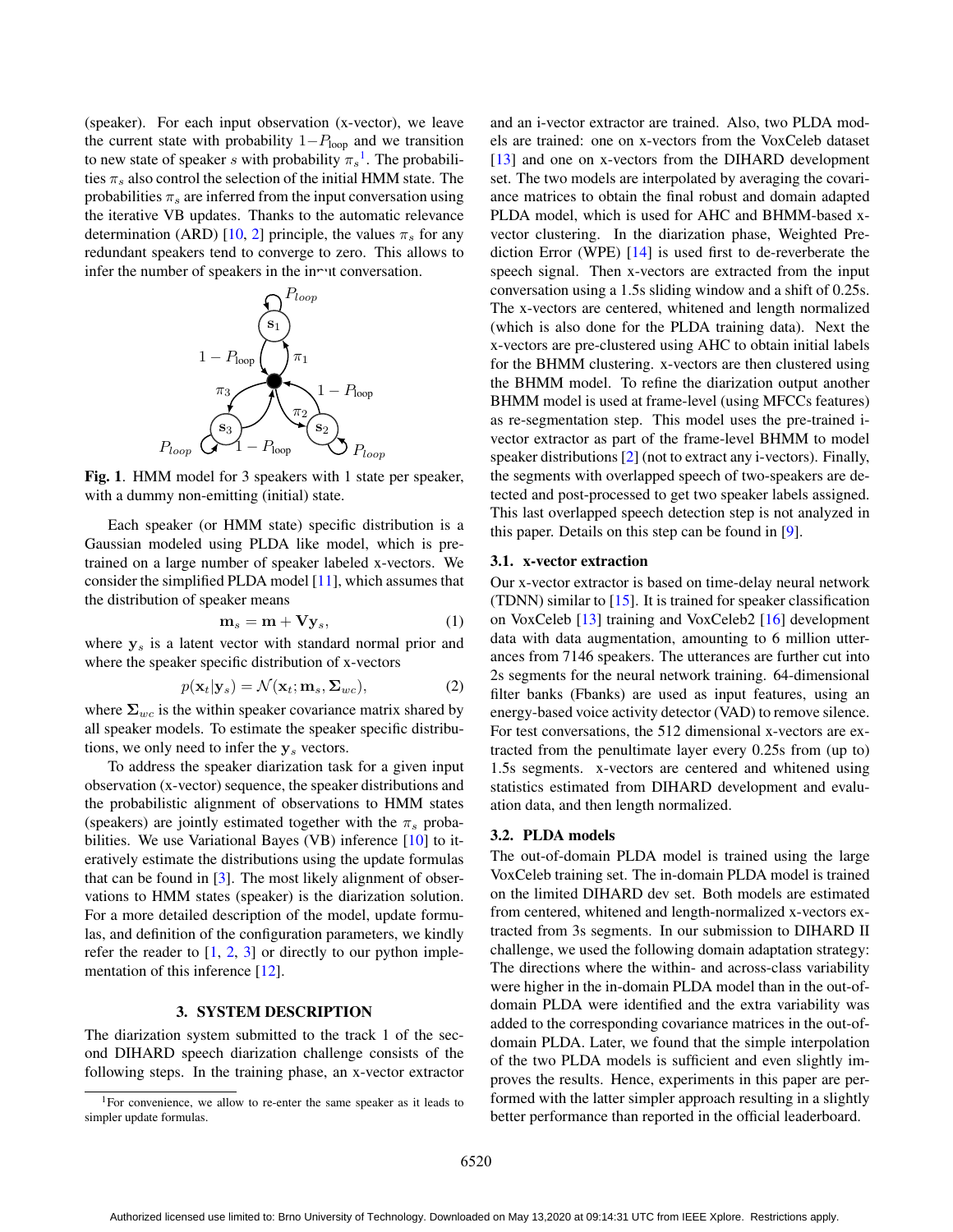## 3.3. AHC

The AHC approach mainly follows [6] as implemented in [17] using Kaldi toolkit  $[18]$  with some optimizations. The full clustering process goes as follows: For each input conversation, x-vectors are extracted for 1.5s windows with 0.25s overlap (in contrast to the default 0.75s in [17]). A conversation specific Principal Component Analysis (PCA) is estimated on the x-vectors and used to project the x-vectors (and also PLDA model) to few dimensions so as to keep only a 30% of the total variability (instead of the Kaldi default 10%). See Section 5.1 for details on this new frame-rate and energy percentage settings. The projected x-vectors are once more length-normalized. PLDA speaker verification scores are calculated for pairs of x-vectors to construct the pairwisesimilarity matrix that is used in the Unweighted Pair Group Method with Arithmetic Mean (UPGMA) variant of AHC. different-speaker hypothesis. The threshold used as stopping criteria for the AHC is fine-tuned on the development set. Before performing AHC, the scores in the similarity matrix are optionally calibrated using conversation specific unsupervised linear calibration as follows: a GMM with two univariate Gaussian components with shared variance is trained on all the scores from the similarity matrix. The two learned Gaussian components are assumed to model the distributions of same-speaker (the component with the higher mean) and different-speaker scores. The two Gaussian distributions and the corresponding learned priors (the component weights) are then used to map the scores in the similarity matrix to log odds ratios between the same- and different-speaker hypothesis.

# 3.4. BHMM clustering of x-vectors

The PLDA models used are the same as the ones trained for the AHC. The BHMM is initialized from the AHC diarization output. We tune the AHC to under-cluster so that the BHMM has more freedom to search for the optimal results and converge to the right number of speaker models<sup>2</sup>. The parameters of the model [3] are set as follows: Given that the input features are x-vectors extracted every 0.25s, the *downsampling-Factor* (commonly set to 25 for frame level features) and *min duration* are set to 1 and effectively not used. The *Speaker*  $regularization coefficient F<sub>B</sub>$  was optimized on the development set and set to 11. Details on the *Acoustic scaling factor*  $F_A$  and  $P_{\text{loop}}$  can be found in the analysis in section 5.2.

# 3.5. Frame-level BHMM re-segmentation

As features, standard 19 MFCC plus Energy plus first order delta coefficients are used, extracted from 16kHz speech. Neither mean nor variance normalization are applied in the feature extraction. We use a gender-independent UBM-GMM, with 1024 diagonal-covariance Gaussian components. The dimensionality of the speaker latent variable  $y_s$  is 400. The UBM-GMMs and the total variability matrix are trained using the VoxCeleb2 dataset, which amounts to 2025h of speech. A single iteration of this frame-level BHMM is applied [3]. The optimal values found for the parameters [2] are  $F_A = 0.1, F_B = 1, P_{loop} = 0.95, min duration = 1$  and  $downsamplingFactor = 5.$ 

#### 4. EVALUATION DATA AND METRIC

The experiments are evaluated on the DIHARD II dataset. This dataset was created for the second DIHARD challenge [7], the second of a yearly series of challenges designed to foster research on diarization in hard conditions. The dataset is an extension of the first DIHARD dataset [4] and includes utterances coming from several sources (YouTube, court rooms, meetings, etc.). The corpus consists of 192 development and 194 evaluation recordings, containing around 18h and 17h of speech, respectively.

The system is evaluated in terms of the Diarization Error Rate (DER) as defined by NIST [19]. We employ the format established for track 1 of the second DIHARD challenge: we use the oracle speech activity labels so that only speaker errors are accounted for in the DER, we evaluate the system with no collar and we evaluate the overlap speech regions.

## 5. SYSTEM ANALYSIS & RESULTS

#### 5.1. AHC optimization

From previous works [3] and the Kaldi baseline [17], we inherited the practice of projecting x-vectors by means of PCA so as to keep only 10% of their variability (see section 3.3). Table 1 shows results of AHC clustering when the x-vectors are projected keeping 10%, 30% and 100% of variability and when the AHC is performed on non-calibrated or calibrated PLDA scores. As seen in the table, projecting the x-vectors

|            |             | % Energy kept |       |       |
|------------|-------------|---------------|-------|-------|
| <b>Set</b> | Calibration | 10            | 30    | 100   |
| Dev        | No          | 21.33         | 20.33 | 23.44 |
|            | Yes         | 20.89         | 20.46 | 30.03 |
| Eval       | No          | 21.70         | 21.19 | 25.89 |
|            | Yes         | 20.86         | 21.12 | 30.98 |

Table 1. DER results attained with AHC using PLDA models trained on VoxCeleb with different energy levels kept for the x-vector projection and with/without score calibration

to a smaller dimensionality is important to obtain better performance [20]. Still, for the DIHARD data, it is better to keep around 30% of the energy than only a 10%. Regarding calibration, it interestingly helps or harms depending on the percentage of energy kept. It improves performance when 10% energy is kept it hurts for the case of 100%. For the usually optimal PCA projection, keeping 30% of energy, calibration does not have a very significant effect, nevertheless, for further experiments, we decided to keep the 30% energy x-vectors and perform AHC on calibrated scores.

<sup>2</sup>Note that the inference in BHMM cannot converge to higher number of speakers than what is suggested by the AHC-based initialization.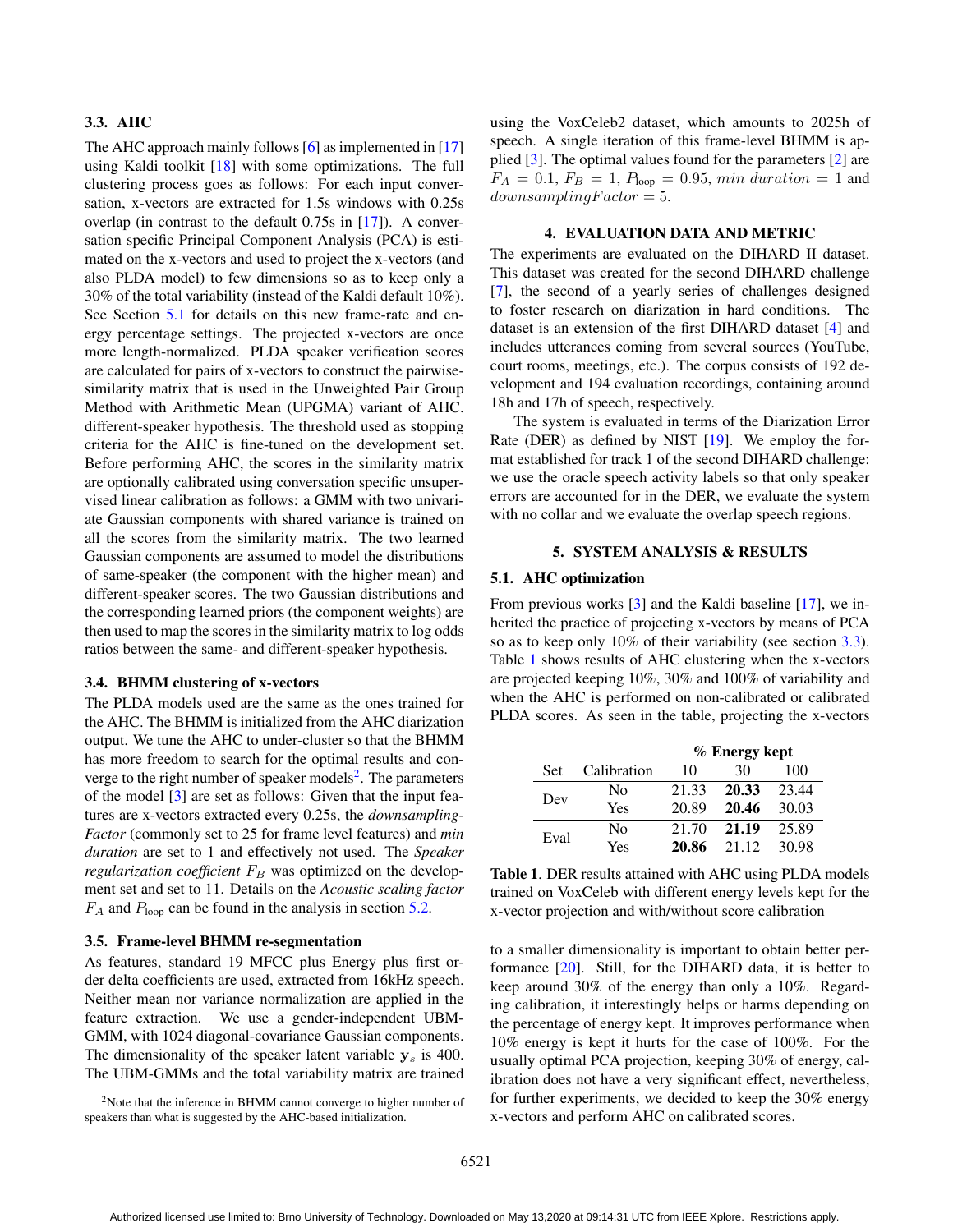|      |           | <b>PLDA</b> trained on |            |         |
|------|-----------|------------------------|------------|---------|
| Set  | VB reseg. | VoxCeleb               | DIHARD dev | Interp. |
| Dev  | No        | 20.46                  | 20.55      | 19.74   |
|      | Yes       | 19.84                  | 20.20      | 19.21   |
| Eval | No        | 21.12                  | 22.29      | 20.96   |
|      | Yes       | 20.11                  | 21.48      | 19.97   |

Table 2. DER results attained with AHC using PLDA models trained on VoxCeleb (out-of-domain), DIHARD dev (indomain) and when interpolating them

In Table 2, we present results attained by the AHC when the PLDA is trained either on VoxCeleb data, on the DI-HARD dev set or when both PLDA models are interpolated. In this table (and the following tables), numbers in gray denote cheating results, when the training data includes the test data. As it can be seen, even though by only a small margin, the interpolated model provides the best performance. Applying frame-level BHMM re-segmentation on top of the AHC output improves the results on eval set 1% absolute DER.

# 5.2. BHMM optimization

Table 3 shows the improvement that can be achieved by using x-vector level BHMM clustering. In order to obtain optimal results, the AHC used as initialization needs to be run so as to under-cluster the x-vectors (see section 3.4). Performing

|      |             | <b>Threshold</b>                       |         |  |
|------|-------------|----------------------------------------|---------|--|
| Set. |             | method Optimal for AHC Under-clustered |         |  |
| Dev  | AHC         | 20.46                                  | (33.55) |  |
|      | <b>BHMM</b> | 19.33                                  | 18.34   |  |
| Eval | AHC         | 21.12                                  | (33.31) |  |
|      | <b>BHMM</b> | 19.90                                  | 19.14   |  |

Table 3. DER for different clustering methods and thresholds

x-vector BHMM clustering provides a 2% absolute DER gain in both sets compared to the AHC (18.34% vs 20.46% in dev and 19.14% vs 21.12% on eval). Next, we analyze the effect

|      |       |                   | <b>Frame rate</b> |       |
|------|-------|-------------------|-------------------|-------|
| Set  | $F_A$ | $P_{\text{loop}}$ | 0.75s             | 0.25s |
| Dev  | 1.0   | 0.0               | 19.55             | 23.20 |
|      | 0.4   | 0.8               | 20.13             | 18.34 |
| Eval | 1.0   | 0.0               | 20.29             | 22.89 |
|      |       | 08                | 22.74             | 19.14 |

Table 4. DER for different x-vectors extracting frame rates

of using different frame rates for extracting the x-vectors. Table 4 compares results when extracting x-vectors every 0.75s (as done in [3]) or every 0.25s. We also illustrate which are the optimal settings for the  $F_A$  and  $P_{\text{loop}}$  parameters, as tunning them is crucial for obtaining best performance. Overall, increasing the frame rate for estimating x-vectors results in more than an 1% absolute DER gain in both dev and eval sets.

|            |           | <b>PLDA</b> trained on |            |         |
|------------|-----------|------------------------|------------|---------|
| <b>Set</b> | VB reseg. | Voxceleb               | DIHARD dev | Interp. |
| Dev        | No        | 18.34                  | 17.87      | 17.90   |
|            | Yes       | 18.35                  | 18.16      | 18.23   |
| Eval       | No        | 19.14                  | 18.83      | 18.39   |
|            | Yes       | 18.95                  | 18.80      | 18.38   |

Table 5. DER results attained with BHMM using PLDA models trained on VoxCeleb (out-of-domain), DIHARD dev (in-domain) and when interpolating them

In table 5, we analyze the effect of using the interpolated PLDA model for the BHMM x-vector clustering. The BHMM clustering benefits more than the AHC from the PLDA interpolation (see table 2), resulting in close to  $0.7\%$ absolute DER gain on the eval set.

Finally, table 5 presents also results after adding the BHMM re-segmentation step. Unfortunately, the frame-level BHMM re-segmentation provides only marginal gains after the x-vector level BHMM clustering. This is in contrast to the great gains seen in our previous participation [21] and when applied after AHC (see table 2). This is due to several factors: first of all, the x-vectors are newly extracted every 0.25s, which means 3 times better time resolution as compared to the typical 0.75s. Besides, the BHMM diarization output is better than that attained with the AHC, leaving less margin for improvements. Finally, the x-vector level BHMM clustering uses the interpolated PLDA model, adapted to the target domain, whereas the frame-level re-segmentation model is solely trained on (out of domain) VoxCeleb2 dataset (which also explains the small degradation obtained on the development set after the re-segmentation step). Our attempts to train the frame-level BHMM re-segmentation models on DIHARD dev data provided no significant gains on the evaluation so far. Still, this direction will be explored in the future.

## 6. CONCLUSIONS

In this work we have described the core of our winning system on track 1 of the second DIHARD speech diarization challenge, providing an analysis of the steps taken to optimize performance. We have shown that the improved x-vector extractor, increasing the frame-rate for x-vector extraction and using x-vector level BHMM diarization with PLDA model interpolation for "domain adaptation" significantly boosts performance.

Our last year's system [21] consisted of an x-vector extractor, AHC, frame-level BHMM diarization and overlapped speech detection modules, and (according to the leaderboard) attained 25.01% DER on the DIHARD II evaluation set. Compared to it, the actual described system improves performance on by close to an absolute 7% DER, attaining a (first position deserving) 18.39% DER. The code for this system is available in [22].